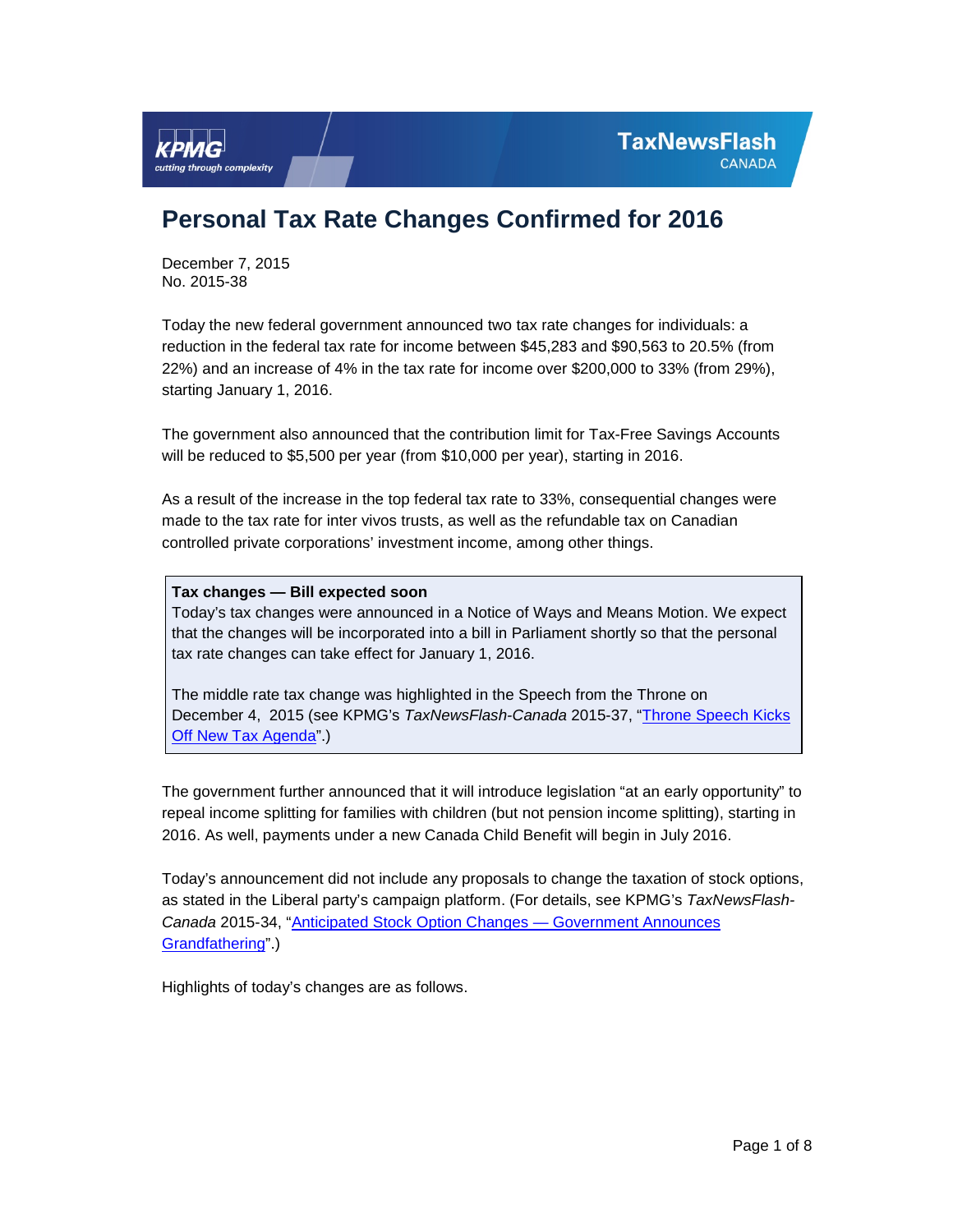## **Personal tax rates**

As expected, the federal tax rate for income between \$45,283 and \$90,563 will be reduced to 20.5% (from 22%), effective January 1, 2016.

However, the federal tax rate for income over \$200,000 will increase by 4% to 33% (from 29%), effective January 1, 2016.

As a result of these tax rate changes and the indexation of tax brackets for 2016, the federal tax rates and brackets for 2016 will be as follows:

| Federal Income Tax Rates and Brackets for 2016 |                        |  |  |
|------------------------------------------------|------------------------|--|--|
| <b>Tax brackets</b><br>Tax rates               |                        |  |  |
| 15%                                            | Up to \$45,282         |  |  |
| 20.5%                                          | \$45,283 to \$90,563   |  |  |
| 26%                                            | \$90,564 to \$140,388  |  |  |
| 29%                                            | \$140,389 to \$200,000 |  |  |
| 33%                                            | \$200,001 and over     |  |  |

The combined federal and provincial tax rate for income over \$200,000 will range from 48% to 59%, depending on the individual's province of residence. Combined federal and provincial top marginal tax rates for income over \$200,000 will be as follows for 2016.

| <b>Combined Top Marginal Personal Tax Rates - 2016</b> |               |                         |                                     |                                  |
|--------------------------------------------------------|---------------|-------------------------|-------------------------------------|----------------------------------|
| <b>Province</b>                                        | <b>Salary</b> | <b>Capital</b><br>Gains | <b>Eligible</b><br><b>Dividends</b> | Non-eligible<br><b>Dividends</b> |
| <b>British Columbia</b>                                | 47.70%        | 23.85%                  | 31.30%                              | 40.61%                           |
| Alberta                                                | 48.00%        | 24.00%                  | 31.71%                              | 40.24%                           |
| Saskatchewan                                           | 48.00%        | 24.00%                  | 30.33%                              | 40.06%                           |
| Manitoba                                               | 50.40%        | 25.20%                  | 37.78%                              | 45.69%                           |
| Ontario                                                | 53.53%        | 26.76%                  | 39.34%                              | 45.30%                           |
| Quebec                                                 | 53.31%        | 26.65%                  | 39.83%                              | 44.23%                           |
| <b>New Brunswick</b>                                   | 58.75%        | 29.38%                  | 43.79%                              | 51.75%                           |
| Nova Scotia                                            | 54.00%        | 27.00%                  | 41.58%                              | 46.97%                           |
| <b>Prince Edward Island</b>                            | 51.37%        | 25.69%                  | 34.22%                              | 43.87%                           |
| Newfoundland                                           | 48.30%        | 24.15%                  | 38.47%                              | 39.40%                           |

See the Appendix for a comparison of the combined top marginal tax rates on different types of income for 2015 and 2016. As these tables show, the tax rate increase is not 4% across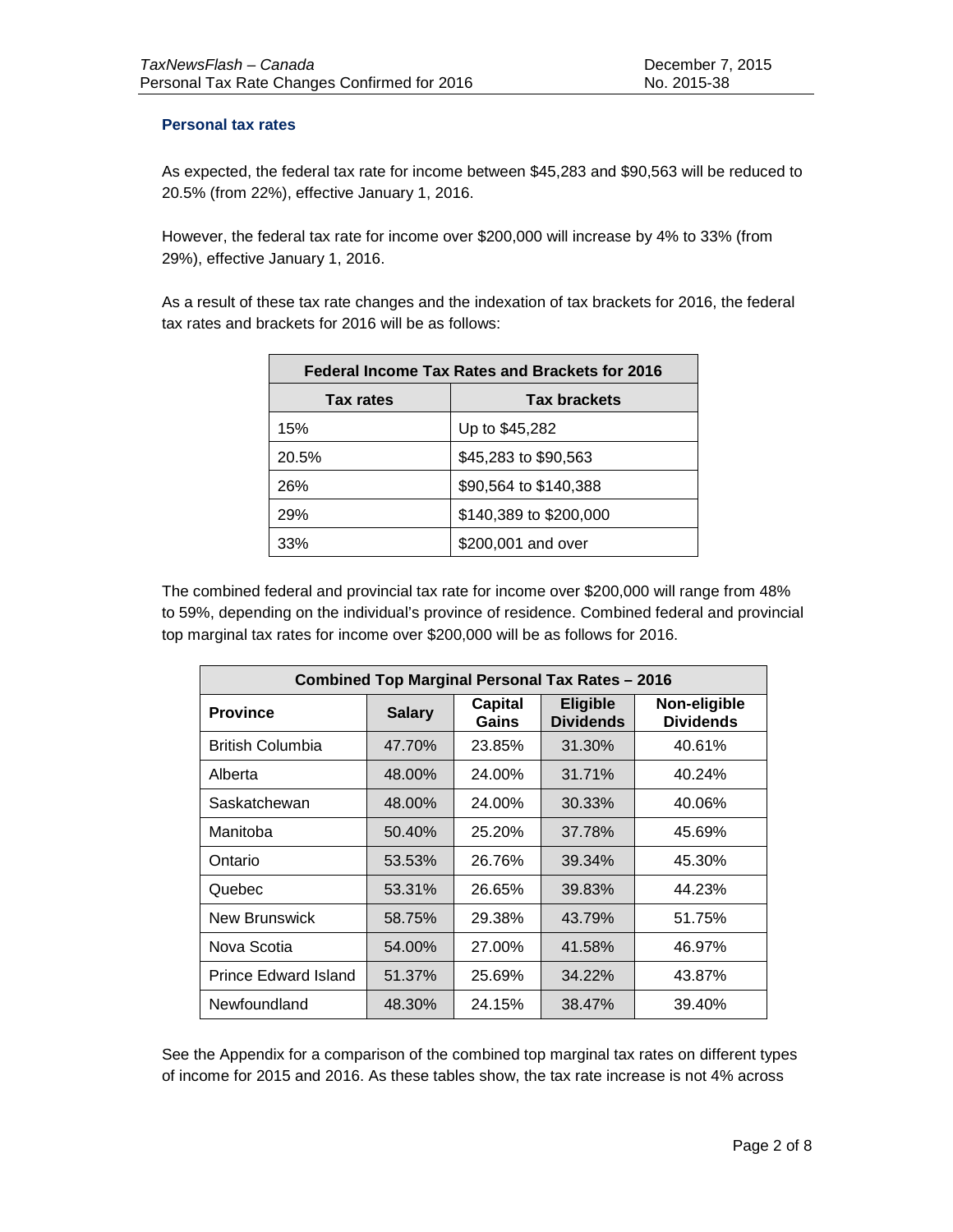the board because of provincial tax rate increases in Alberta and Newfoundland and decreases in British Columbia and Quebec.

If you are affected by the federal tax rate increase, you may want to consider accelerating income into 2015 versus 2016 (or, where possible, deferring expenses or deductions until 2016) to realize tax savings. For more, see KPMG's *TaxNewsFlash-Canada* 2015-30, ["Post-](http://www.kpmg.com/Ca/en/IssuesAndInsights/ArticlesPublications/TNF/Pages/Post-Election-2015-Personal-Tax-Savings-Act-Fast.aspx)[Election Personal Tax Savings —](http://www.kpmg.com/Ca/en/IssuesAndInsights/ArticlesPublications/TNF/Pages/Post-Election-2015-Personal-Tax-Savings-Act-Fast.aspx) Act Fast".

#### **Impact of new top tax rate**

#### *Changes affecting taxation of CCPCs*

The introduction of a new top personal income tax rate of 33% (up from 29%) results in changes to several tax measures affecting Canadian controlled private corporations (CCPCs).

Investment income earned by a CCPC is subject to a refundable corporate tax. Finance notes that this additional tax is intended to reduce the personal income tax deferral possibilities that individuals earning investment income directly might otherwise obtain by earning such income through a CCPC.

Consequential to the introduction of a new top personal income tax rate of 33% (up from 29%) Finance proposes the following amendments:

- *Refundable tax on CCPCs' investment income* increased to 10 2/3% (from 6 2/3%), effective for tax years that end after 2015. For tax years beginning before 2016, the rate increase is prorated for the number of days in the tax year that are after 2015.
- *Refundable dividend tax on hand*  the definition of refundable dividend tax on hand (RDTOH) is being amended to increase the percentage of investment income of a CCPC that can be included in the corporation's RDTOH and to adjust the amount of foreign investment income that can be included in the corporation's RDTOH. In particular:
	- o The percentage of aggregate investment income that can be included in RDTOH will be increased to 30 2/3% (from 26 2/3%)
	- o The adjustment to the foreign tax credit reduction related to foreign investment income is decreased to 8% (from 9 1/3%) of foreign investment income
	- o The adjustment factor for taxable income of a corporation for the year that exceeds the total of the portions of that income that has benefited from either the small business deduction or foreign tax credits is also adjusted to 30 2/3% (from 26 2/3%)
	- $\circ$  The gross-up factor for foreign non-business income is changed to 100/(38 2/3) (from 100/35).

These changes are effective for tax years that end after 2015. For tax years beginning before 2016, the rate increase is prorated for the number of days in the tax year that are after 2015.

• *Dividend refund* — the dividend refund rate for private corporations will increase to 38 1/3% (from 33%) effective for tax years that end after 2015. For tax years beginning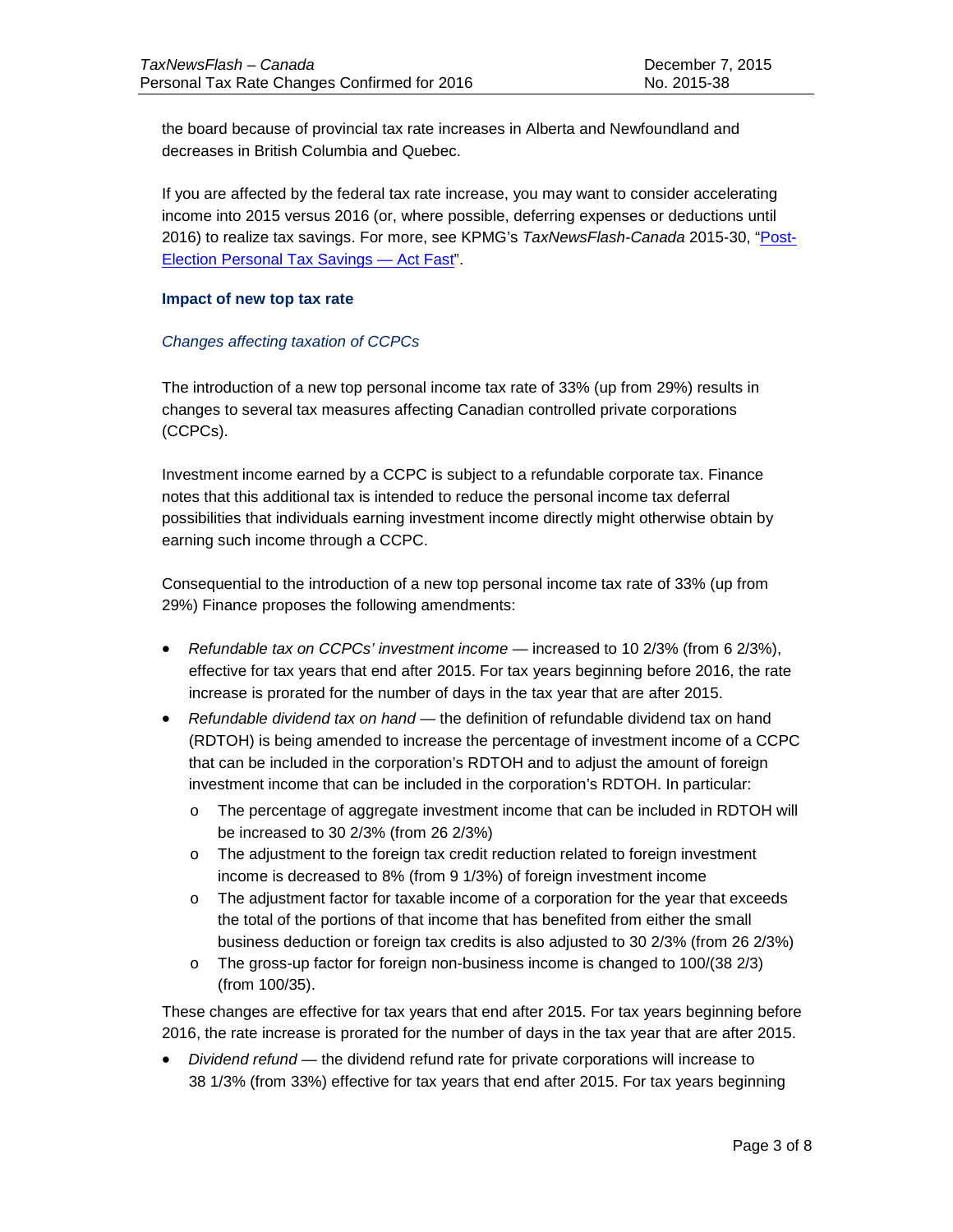before 2016, the dividend refund rate increase is prorated for the number of days in the tax year that are after 2015.

## *Part IV tax*

Part IV tax is imposed on certain taxable dividends received by private corporations that are otherwise deductible in computing taxable income. Due to the changes to the top personal marginal tax rate and the changes to the computation of a corporation's RDTOH balance, the Part IV tax rate will increase to 38 1/3% (from 33 1/3%). Finance notes that these rates reflect a federal small business tax rate in 2019 of 9%. This amendment applies to tax years ending after 2015. For tax years beginning before 2016, assessable dividends are taxed at 33 1/3% if they are received before 2016 and at 38 1/3% if received after 2015.

The percentage of unused non-capital losses and farm losses that may reduce Part IV tax is also increased to 38 1/3% (from 33 1/3%) for tax years that end after 2015. For tax years that begin before 2016, losses applied to reduce Part IV tax are used first to offset assessable dividends that are subject to the higher 38 1/3% rate.

## *Trusts*

Trusts created during the lifetime of the settlor are known as inter vivos trusts. These trusts pay tax at the combined federal and provincial top tax rate for individuals. As a result, the new top tax rate of 33% for income over \$200,000 will also apply to these trusts, starting in 2016. If your inter vivos trust is affected by the tax rate increase, you may want to consider accelerating income into 2015 versus 2016 to realize tax savings.

Testamentary trusts are created on an individual's death. These trusts pay tax at the same graduated rates as individuals until December 31, 2015. Beginning in 2016, testamentary trusts (except certain estates and qualified disability trusts) will also pay tax at the top rate of 33%. For details, see KPMG's *TaxNewsFlash-Canada* 2015-31, ["New Estate Tax Changes](http://www.kpmg.com/Ca/en/IssuesAndInsights/ArticlesPublications/TNF/Pages/New%20Estate%20Tax%20Changes%20%E2%80%94%20Act%20Before%20December%2031,%202015.aspx)  — [Act Before December 31, 2015"](http://www.kpmg.com/Ca/en/IssuesAndInsights/ArticlesPublications/TNF/Pages/New%20Estate%20Tax%20Changes%20%E2%80%94%20Act%20Before%20December%2031,%202015.aspx).

#### *Charitable donations*

Currently, individuals can claim a 29% federal tax credit for charitable donations over \$200. A new tax credit rate of 33% will apply to gifts over \$200 to the extent that an individual has income that is subject to the new 33% tax rate.

This change will apply to gifts made after 2015. Gifts made in 2015 and previous years but claimed in 2016 or a later year will not be eligible for the new 33% tax credit rate.

#### *Tax on split income*

Some income splitting arrangements with minor children attract a special "income splitting tax" in the minor child's hands (sometimes called the "kiddie tax"). This tax neutralizes the tax benefits of certain arrangements, including some types of plans involving the use of family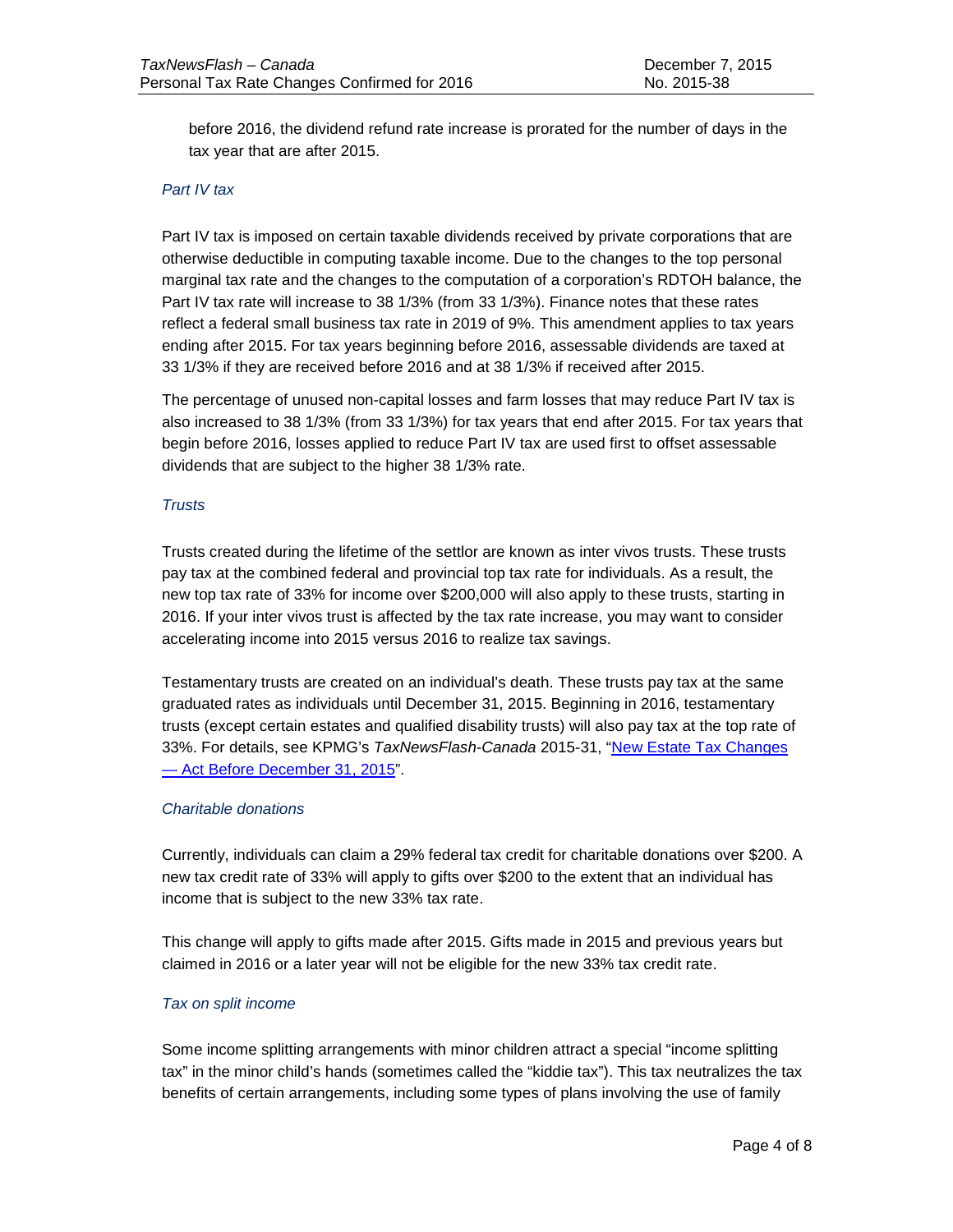trusts. The tax subjects certain types of dividend, partnership or trust income or certain capital gains received by, or used for the benefit of, minor children to tax at the top marginal rate, instead of the lower rate that would usually apply to income received by a minor child.

As a result, the new top tax rate of 33% for income over \$200,000 will also apply to this split income, starting in 2016.

# **Tax-Free Savings Accounts — Contribution limit**

The annual contribution limit for Tax-Free Savings Accounts (TFSA) has been reduced to \$5,500 (from \$10,000) for 2016 and later years.

The annual contribution limit has changed several times since TFSAs were first introduced in 2009, as illustrated in the table below. You can contribute to a TFSA as long as you are 18 or older and resident in Canada. You can carry forward unused contribution room indefinitely. You can hold more than one TFSA, subject to your contribution limit. TFSA contributions are not tax-deductible but contributions together with accumulated income can be withdrawn taxfree at any time.

| Years     | <b>TFSA contribution</b><br>limit | <b>Total</b> |
|-----------|-----------------------------------|--------------|
| 2009-2012 | \$5,000 per year                  | \$20,000     |
| 2013-2014 | \$5,500 per year                  | \$11,000     |
| 2015      | \$10,000                          | \$10,000     |
|           |                                   | \$41,000     |
| 2016      | \$5,500                           | \$5,500      |
|           |                                   | \$46,500     |

If you have made no contributions to date and you are 24 or older in 2015, you can contribute a total of \$41,000 before the end of 2015.

# **Download KPMG's Tax Hub Canada app**

KPMG's Tax Hub Canada app provides timely and convenient tax news to your iPhone, iPad, BlackBerry and Android. [Download now.](http://www.kpmg.ca/taxapp)

# **We can help**

Your KPMG adviser can help you assess the effect of the tax changes on your personal finances and point out ways to take advantage of any benefits arising from the changes or help mitigate their impact. For details on these changes and their potential impact, contact your KPMG adviser.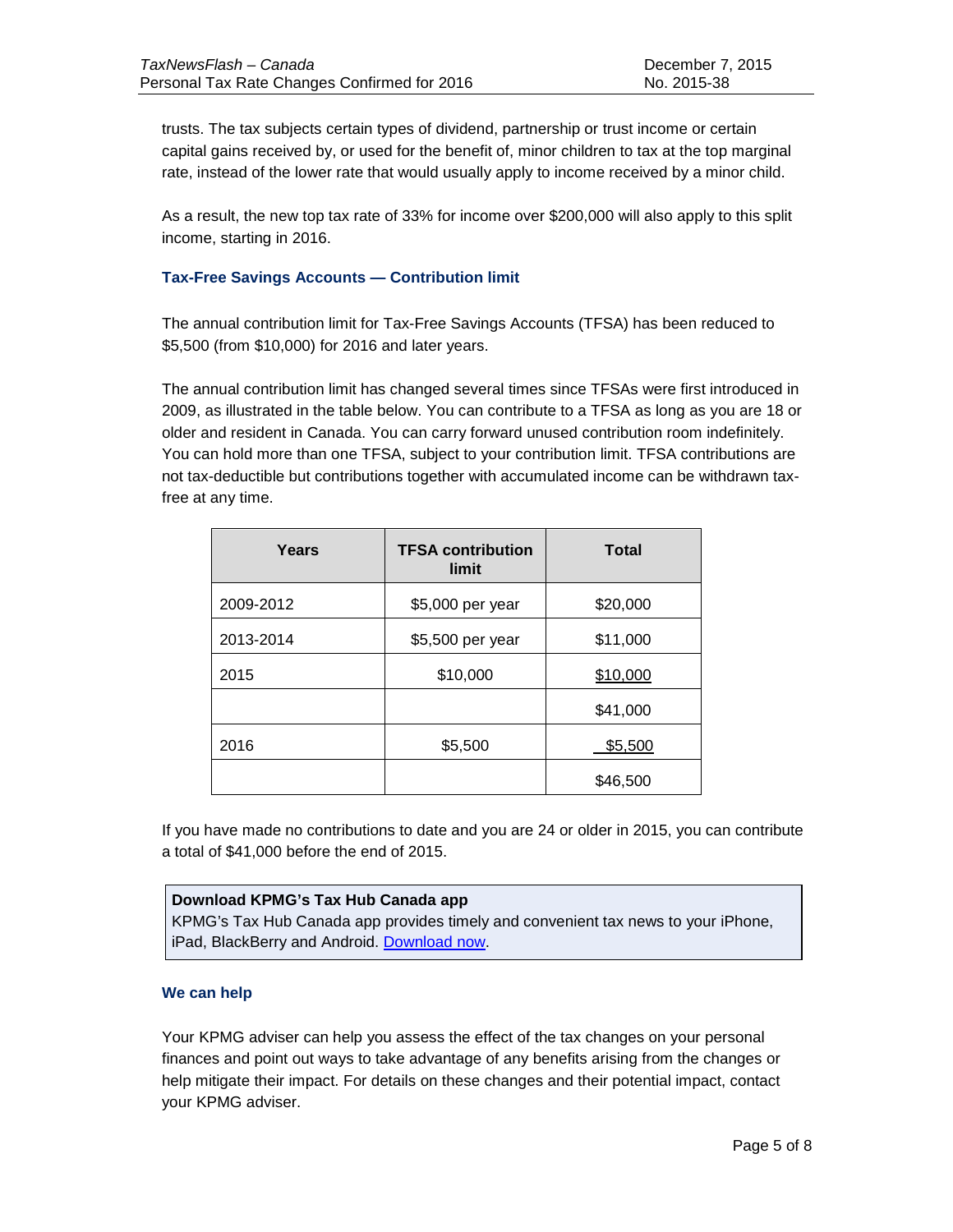# **Appendix — Combined Top Marginal Tax Rates on Different Types of Income 2016 vs. 2015**

As these tables show, the tax rate increase for income over \$200,000 is not 4% across the board because of provincial tax rate increases in Alberta and Newfoundland and decreases in British Columbia and Quebec.

| <b>Province</b>                                          | <b>Salary</b> |        |           |  |
|----------------------------------------------------------|---------------|--------|-----------|--|
|                                                          | 2016          | 2015   | Increase* |  |
| <b>British Columbia</b>                                  | 47.70%        | 45.80% | 1.90%     |  |
| Alberta                                                  | 48.00%        | 40.25% | 7.75%     |  |
| Saskatchewan                                             | 48.00%        | 44.00% | 4.00%     |  |
| Manitoba                                                 | 50.40%        | 46.40% | 4.00%     |  |
| Ontario                                                  | 53.53%        | 49.53% | 4.00%     |  |
| Quebec                                                   | 53.31%        | 49.97% | 3.34%     |  |
| <b>New Brunswick</b>                                     | 58.75%        | 54.75% | 4.00%     |  |
| Nova Scotia                                              | 54.00%        | 50.00% | 4.00%     |  |
| Prince Edward<br>Island                                  | 51.37%        | 47.37% | 4.00%     |  |
| Newfoundland                                             | 48.30%        | 43.30% | 5.00%     |  |
| *Potential tax savings for income accelerated into 2015. |               |        |           |  |

| <b>Province</b>         | <b>Capital Gains</b> |        |                 |  |
|-------------------------|----------------------|--------|-----------------|--|
|                         | 2016                 | 2015   | <b>Increase</b> |  |
| <b>British Columbia</b> | 23.85%               | 22.90% | 0.95%           |  |
| Alberta                 | 24.00%               | 20.13% | 3.88%           |  |
| Saskatchewan            | 24.00%               | 22.00% | 2.00%           |  |
| Manitoba                | 25.20%               | 23.20% | 2.00%           |  |
| Ontario                 | 26.76%               | 24.77% | 2.00%           |  |
| Quebec                  | 26.65%               | 24.99% | 1.67%           |  |
| New Brunswick           | 29.38%               | 27.38% | 2.00%           |  |
| Nova Scotia             | 27.00%               | 25.00% | 2.00%           |  |
| Prince Edward<br>Island | 25.69%               | 23.69% | 2.00%           |  |
| Newfoundland            | 24.15%               | 21.65% | 2.50%           |  |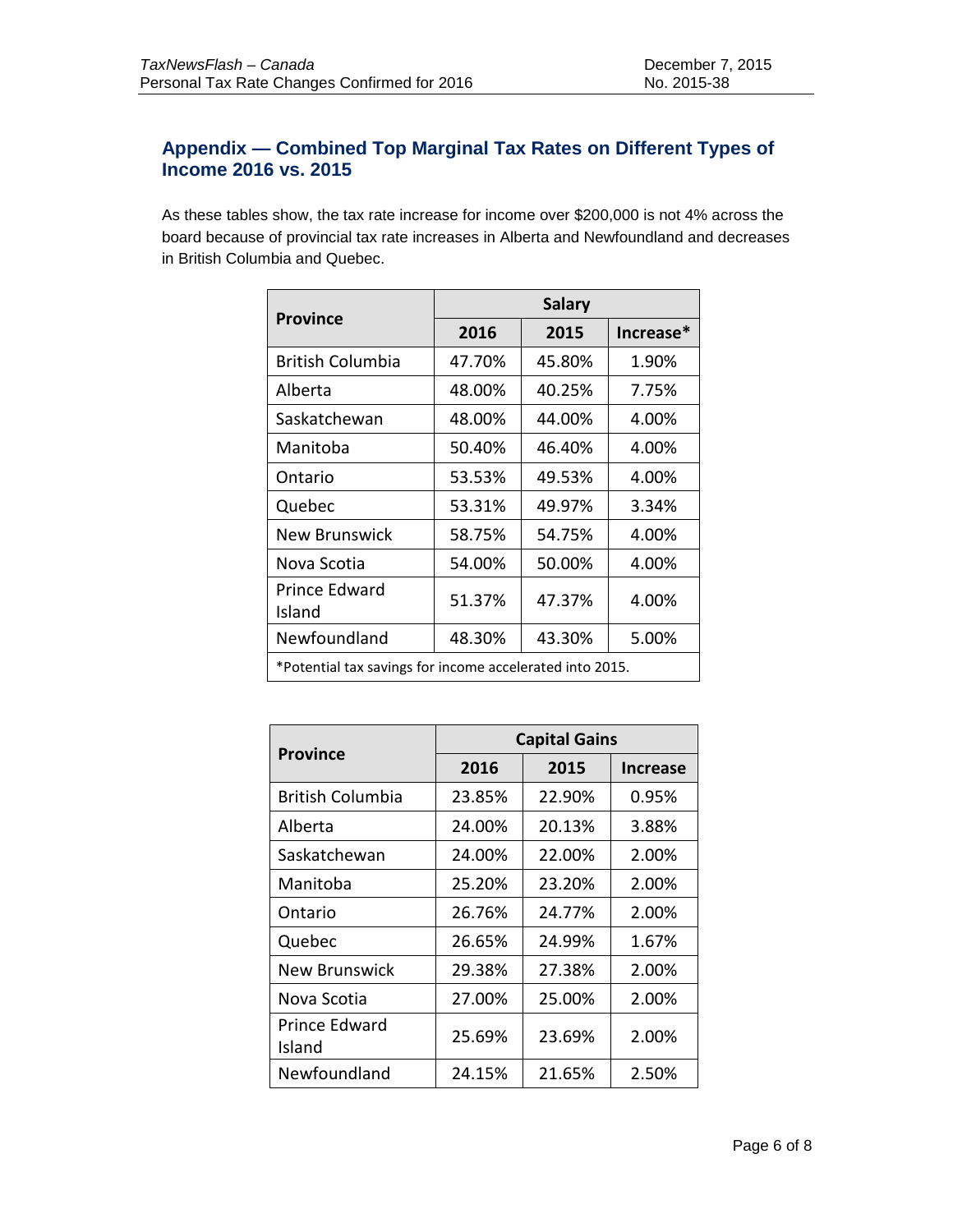| <b>Province</b>                                                                                                                               | <b>Eligible Dividends</b> |        |                 |  |
|-----------------------------------------------------------------------------------------------------------------------------------------------|---------------------------|--------|-----------------|--|
|                                                                                                                                               | 2016                      | 2015   | <b>Increase</b> |  |
| <b>British Columbia</b>                                                                                                                       | 31.30%                    | 28.68% | 2.62%           |  |
| Alberta*                                                                                                                                      | 31.71%                    | 21.02% | 10.69%          |  |
| Saskatchewan                                                                                                                                  | 30.33%                    | 24.81% | 5.52%           |  |
| Manitoba                                                                                                                                      | 37.78%                    | 32.26% | 5.52%           |  |
| Ontario                                                                                                                                       | 39.34%                    | 33.82% | 5.52%           |  |
| Quebec                                                                                                                                        | 39.83%                    | 35.22% | 4.61%           |  |
| New Brunswick                                                                                                                                 | 43.79%                    | 38.27% | 5.52%           |  |
| Nova Scotia                                                                                                                                   | 41.58%                    | 36.06% | 5.52%           |  |
| Prince Edward<br>Island                                                                                                                       | 34.22%                    | 28.71% | 5.51%           |  |
| Newfoundland                                                                                                                                  | 38.47%                    | 31.57% | 6.90%           |  |
| *The 2016 rates do not reflect potential changes Alberta may<br>make to the taxation of eligible dividends for 2016 subject to its<br>review. |                           |        |                 |  |

|                         | <b>Non-eligible Dividends</b> |        |                 |  |
|-------------------------|-------------------------------|--------|-----------------|--|
| <b>Province</b>         | 2016                          | 2015   | <b>Increase</b> |  |
| British Columbia        | 40.61%                        | 37.98% | 2.63%           |  |
| Alberta                 | 40.24%                        | 30.84% | 9.40%           |  |
| Saskatchewan            | 40.06%                        | 34.91% | 5.15%           |  |
| Manitoba                | 45.69%                        | 40.77% | 4.92%           |  |
| Ontario                 | 45.30%                        | 40.13% | 5.17%           |  |
| Quebec                  | 44.23%                        | 39.78% | 4.45%           |  |
| New Brunswick           | 51.75%                        | 46.89% | 4.86%           |  |
| Nova Scotia             | 46.97%                        | 41.87% | 5.10%           |  |
| Prince Edward<br>Island | 43.87%                        | 38.74% | 5.13%           |  |
| Newfoundland            | 39.40%                        | 33.26% | 6.14%           |  |